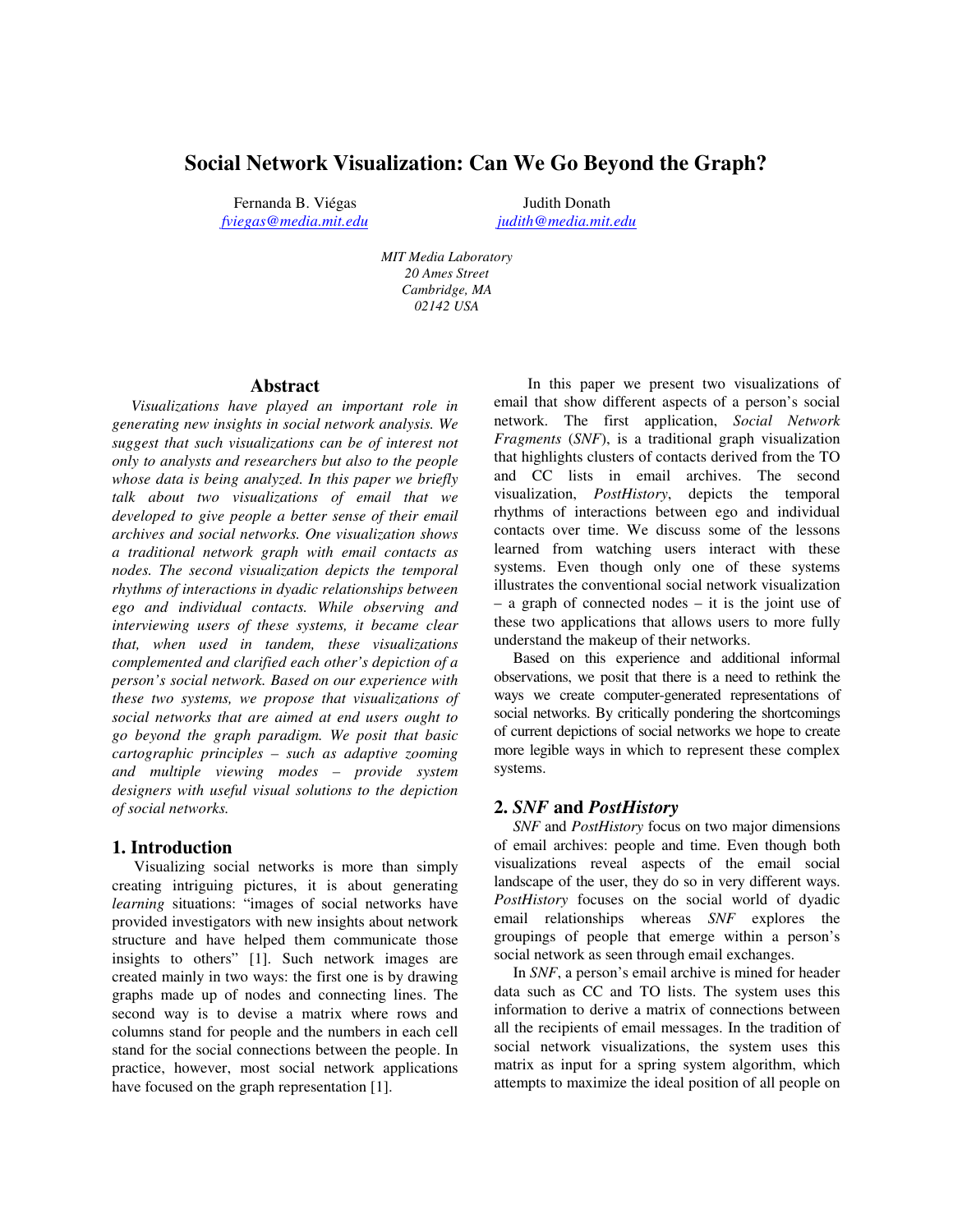

*Fig 1. PostHistory interface with calendar panel on the left and contacts panel on the right. Names on the right panel move higher to reflect more intense email exchanges with ego. As time progresses and the intensity of exchange changes, names either slide back down or stay stationary.*

a 2D plane. Those with tight bonds are pulled towards one another; those who do not know each other – i.e. people who have never appeared in the same CC or TO lists – are repelled. The graphical layout determined by the spring system algorithm is the basis for the user interface (Fig. 2).

*PostHistory* is a visualization that focuses on time and rhythm, where the variations in long-term email exchange are revealed to the user. The interface is based on the metaphor of a calendar (Fig. 1). The system visualizes the amount of email exchanged over time between ego and each different contact, revealing large concentrations of interaction during certain periods in contrast to times when almost no email was exchanged. For a more in-depth explanation of how both visualizations work, please refer to [3].

*PostHistory* focuses on the users' direct interactions with each of the contacts in their email world. In contrast to this dyadic focus*, SNF* reveals a world of social collectivities where friends are linked to other friends, work colleagues might be linked to some of ego's family members, etc. Because of their distinct approaches to email, these visualizations generate different insights, which frequently complement one another as will be discussed in the next session.

## **3. Small Evaluation: Case Studies**

While developing *PostHistory* and *SNF*, we ran a small ethnographic evaluation with ten users. All ten people had their own email data visualized. Out of the test users, two became our case studies because they



*Fig 2. A complex cluster of contacts in SNF. The colors indicate that the cluster includes people from different contexts of ego's social life: family, school friends and work colleagues.*

provided us with extensive personal email archives that spanned five years (from 1997 to 2002). Both of these people had their archives visualized by the two applications and both took advantage of this simultaneous access when interacting with the systems.

When looking at *SNF*, most users first passively observed the visualization animate over time, adjusting to the movement of the vast constellation of names displayed on the screen. Users would then focus on graphically interesting clusters and start exploring, usually by zooming in to see the various names in a tight group.

In *PostHistory*, users saw the "rise and fall" of many relationships: "I loved to see the pattern of my relationships with various lovers: intense conversation, then stability, then slowed down conversation and then !bam! no conversation (a.k.a. breakup)." *PostHistory* also highlighted the core group of relations and how this core evolved over time. "Seeing my [contacts] in *PostHistory* makes me aware of how many people overall I know, and how few of them really count. It's fascinating to see how some of the stronger names (higher up on the screen) stay around for a long time, bobbing up and down occasionally; how some of them faded away slowly while others crashed instantly."

Users readily utilized the visualizations to revisit past experiences and to reflect on their relationships with others. We were surprised to find that users felt comfortable sharing the visualizations with friends. Not only did users share the specific portions that concerned their friends, but also entire visualization overviews.

In both of our case studies, users made extensive use of both systems simultaneously, going back and forth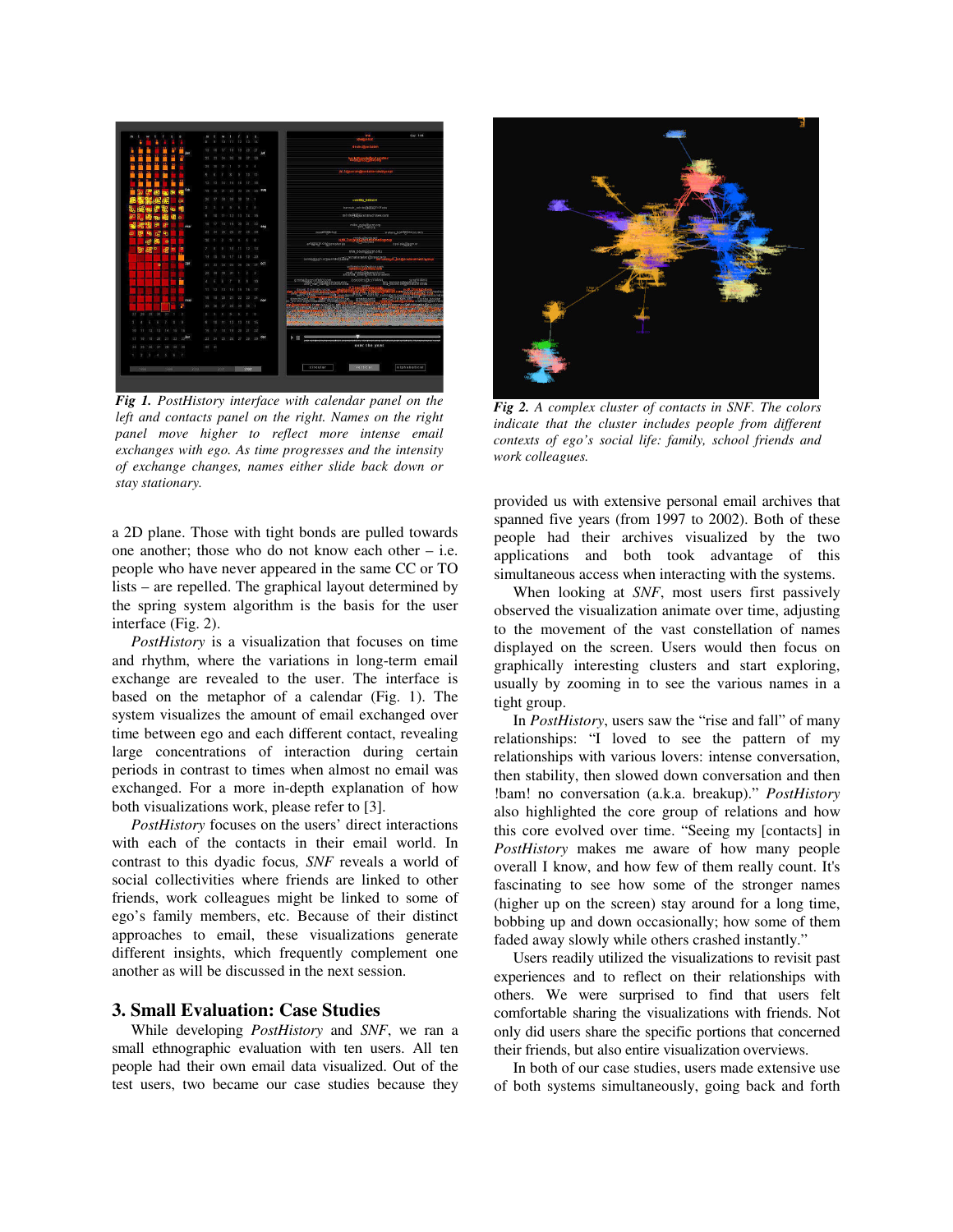between them (we had the applications running side by side on different computers). For example, when users spotted an interesting cluster of people in *SNF,* they would turn to *PostHistory* to locate the patterns of intensive email exchange that made those people's names coalesce into a single cluster. One of our users was able to trace how she got involved in a legal action concerning a group of people she met over one summer. She first saw the tight cluster of names in *SNF* and turned to *PostHistory* to confirm when her exchanges with that group of people had taken place. In such cases, users repeatedly used one system to confirm and contextualize the other.

### **4. Thinking critically about graphs**

Overall, *SNF* qualifies as a successful visualization on the grounds that participants generally understood what the system showed them and they were able to learn new things about their email-based social network. Nevertheless, users expressed concerns about some aspects of the visualization. First and foremost, all users were overwhelmed by the high number of names displayed on the screen and the difficulty of reading them before zooming into specific clusters. Users also complained that they did not understand the static nature of people's location in *SNF*'s space; they wanted people's positions to change over time as they participated in different groups. While the coloring of names was effective for relational purposes, users were confused about its meaning and accuracy.

Perhaps more importantly, however, was the fact that users who had the advantage of having their email simultaneously visualized both by *PostHistory* and *SNF* made heavy use of the systems in tandem. These users were able to make better sense of the structure of their social network on *SNF* than users who did not have access to *PostHistory*. As mentioned earlier, users would go back and forth between *PostHistory* and *SNF* in order to clarify and contextualize what the visualizations were showing them. One obvious explanation of this outcome is the fact that we usually understand things better when we have more than one way of looking at them. In other words, if a user is given any two different visualizations to look at a dataset, chances are she will have more insights about the data than if she had had access to only one visualization to start with.

Even though this might be the case in general, we believe it is of particular significance in getting people to understand graphs of their own social network. We believe that complementary ways of looking at social network data – ways that go beyond the regular "social network graph" metaphor – are crucial for revealing how different clusters came to be and what the network structure implies.

Even though end users have been exposed to images of social network graphs coming from the most varied venues – visualizations of social networks on Friendster and instant messaging systems are examples of this phenomenon – there have not been any studies that look at how much meaning people derive from looking at those images. Informal observations have shown us that, even though people find these graphs interesting and enjoy looking at the names they display, the images are usually hard to interpret. One of the main problems is the occlusion of names/nodes due to the staggering number of nodes and the tight clusters – figure 2 in this paper is a good example of this problem. The other problem with regular social network graphs is that a lot of times it becomes difficult to understand who is connected to whom inside clusters. Because regular spring algorithms work based on the distance between nodes and not on how the graph is ultimately drawn on the screen, no attention is paid to fundamental things such as how many lines end up crossing each other or how many names get written on top of one another. In addition, most graphs make use of straight lines to connect nodes when we know, from studies of visual perception, that it is much easier to perceive connecting lines that are smooth and curvilinear [4].

In short, current social network graphs are drawn from a mathematical instead of a visual-perception standpoint. For this reason, even though these graphs embody lots of interesting data, it can be hard to perceive much of the information they contain.

It is no wonder that the social network pieces done by Mark Lombardi [2] have gained such an enthusiastic following. What Lombardi did that our current computer-generated social network graphs fail to do is address matters of layout. On Lombardi's drawings lines hardly ever cross, nodes do not overlap one another, and connections are smooth and curvy. Another important aspect of these drawings is the fact that they do not try to display millions of nodes at the same time. Some of Lombardi's more complex drawings show hundreds of nodes at once but even then, the elements are laid out in such a way that the patterns of the network are kept legible.

# **5. Graphs as Infrastructure & Cartographic Principles**

Do the problems mentioned above mean that graphs should be disregarded altogether as representations of social networks? Not necessarily. As long as we approach graph drawing critically, taking into